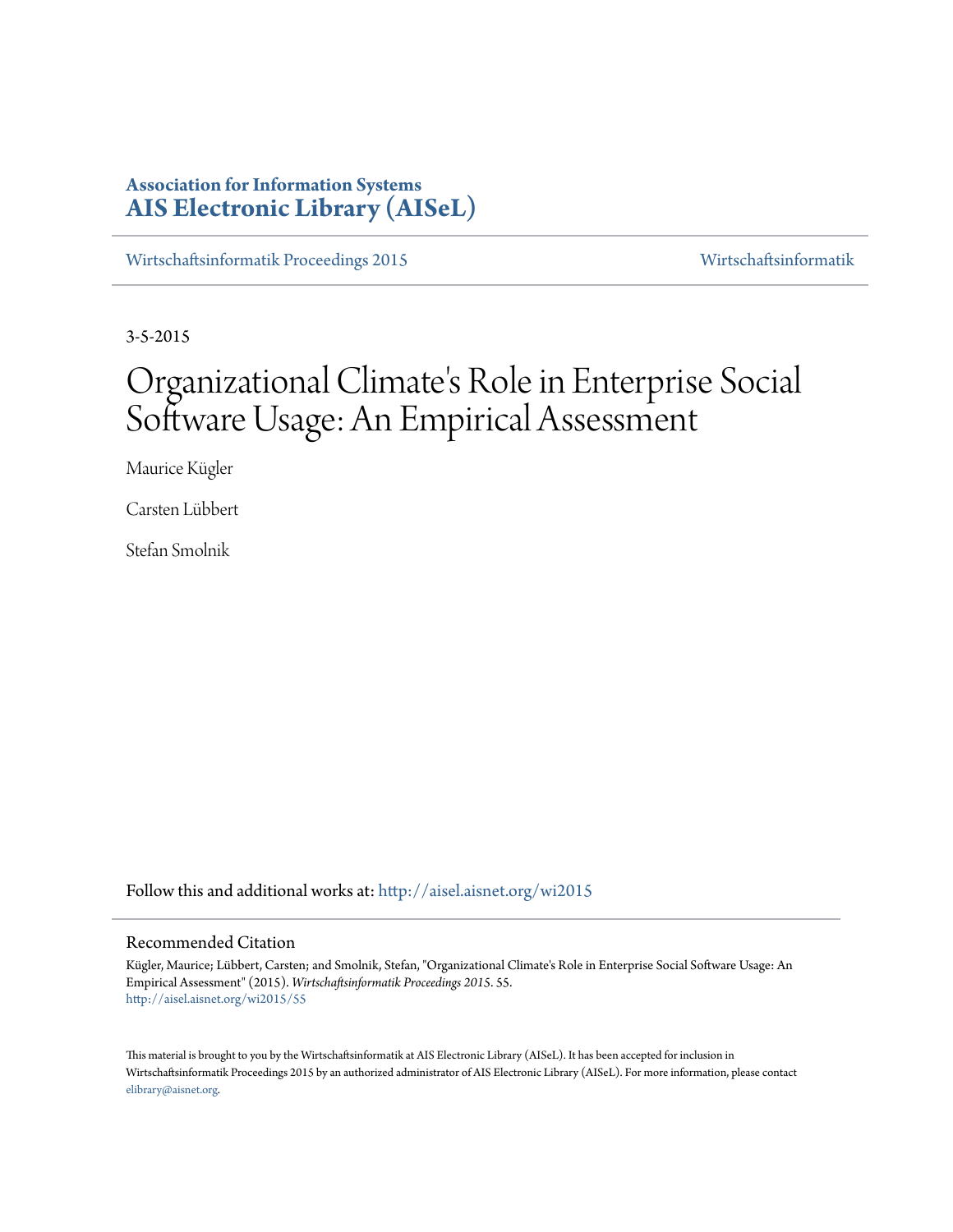# **Organizational Climate's Role in Enterprise**

# **Social Software Usage: An Empirical Assessment**

Maurice Kügler<sup>1, 2</sup>, Carsten Lübbert<sup>1</sup>, and Stefan Smolnik<sup>3</sup>

<sup>1</sup> EBS Business School, Wiesbaden, Germany [maurice.kuegler@ebs.edu,](mailto:maurice.kuegler@ebs.edu) carsten@live.de <sup>2</sup> Boston College, Chestnut Hill, MA, USA [maurice.kuegler@bc.edu](mailto:maurice.kuegler@bc.edu) <sup>3</sup> University of Hagen, Germany stefan.smolnik@fernuni-hagen.de

**Abstract.** *The focus of organizations' internal communication and collaboration infrastructures has recently been extended from conventional intranets to enterprise social software platforms (ESSPs). However, as ESSPs rely on content creation and interaction through users, many platforms struggle. Previous research suggests that organizational climate plays an important role during IS adoption. Accordingly, our study quantitatively explores the influence of organizational climate on both contributive ESSP usage (knowledge sharing) and consumptive ESSP usage (knowledge consumption). Our results indicate that organizational climate – measured by the dimensions of trust, collaboration norms, and community identification – influences employees' ESSP usage behaviors to a certain extent. In addition, collaboration norms appear to have a stronger impact on consumptive ESSP usage than on contributive ESSP usage. Lastly, trust was found to primarily support consumptive ESSP usage, not contributive usage.*

**Keywords:** *Enterprise Social Software, Organizational Climate, Trust, Collaboration*

## **1 Introduction**

Since it is widely reported that organizational knowledge sharing positively affects profitability and productivity [1], organizations have put substantial efforts into the sharing of explicated and digitalized knowledge to reap the fruits of efficient knowledge management (KM). Technological developments in the field have taken the form of, e.g., social networking sites, weblogs as well as wikis, and promise a wide variety of benefits, such as increased knowledge sharing, innovation, and collaboration capabilities [2]. In an attempt to leverage these potential organizational benefits, software vendors have bundled individual organizational social software tools in the form of enterprise social software platforms (ESSPs). ESSPs help companies to overcome limitations of conventional knowledge management systems (KMSs) and foster the creation of valuable content while encouraging voluntary user

<sup>12&</sup>lt;sup>th</sup> International Conference on Wirtschaftsinformatik, March 4-6 2015, Osnabrück, Germany

Kügler, M.; Lübbert, C.; Smolnik, S. (2015): Organizational Climate's Role in Enterprise Social Software Usage: An Empirical Assessment, in: Thomas. O.; Teuteberg, F. (Hrsg.): Proceedings der 12. Internationalen Tagung Wirtschaftsinformatik (WI 2015), Osnabrück, S. 811-826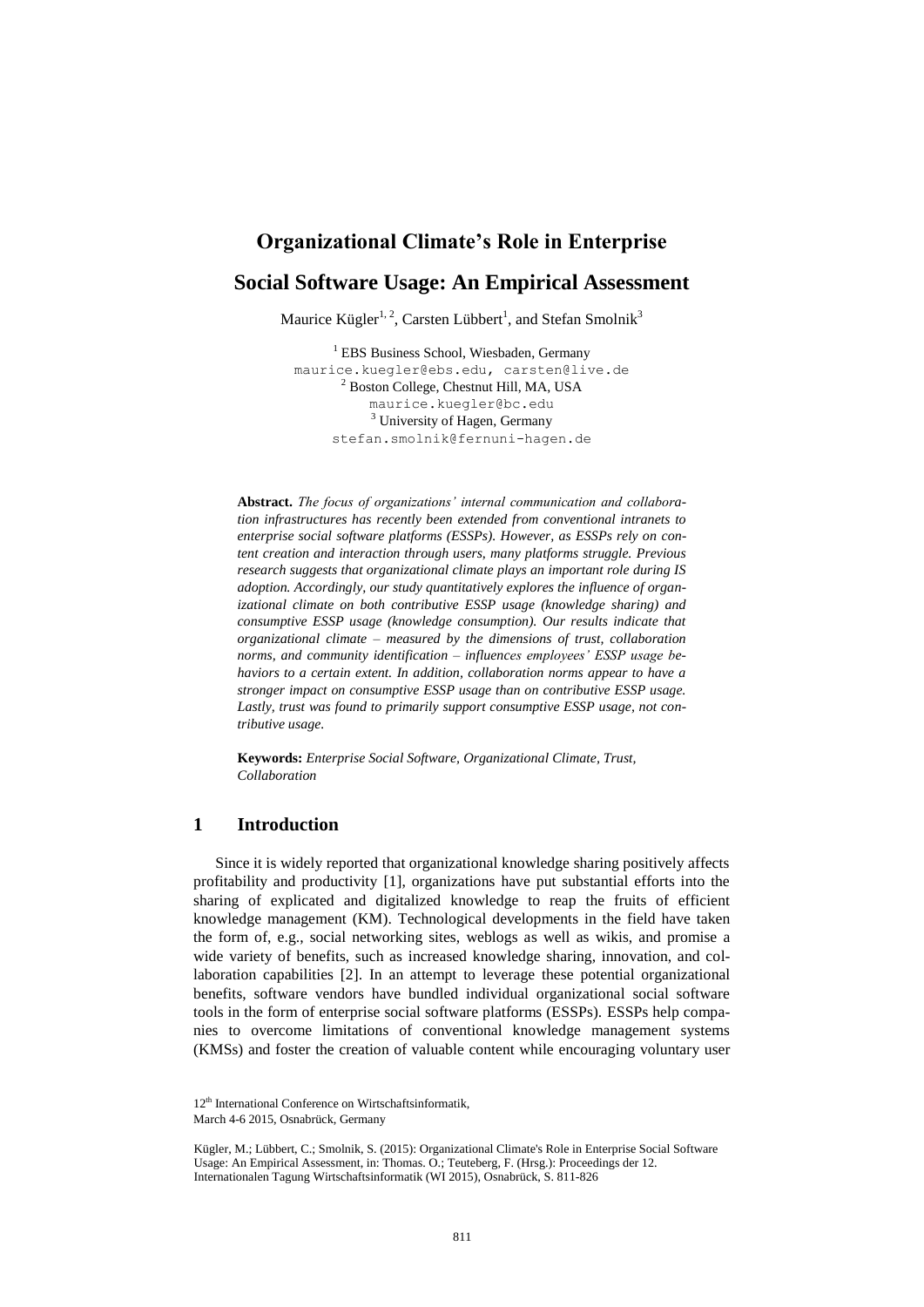engagement [3]. As revealed by recent reports, a growing number of companies utilizes ESSPs throughout their organizations [4, 5].

However, chief knowledge officers (CKOs) and IT managers are still tempted to expect ESSPs to achieve similar levels of user acceptance and usage rates as private social networks (e.g., Facebook). Hence, many practitioners are in for a rude awakening when their promising platforms lack contributions by employees and, consequently, valuable user generated content. In the worst case, the lack of contributing users can diminish both attractiveness and usefulness of ESSPs to a point where the information systems (ISs) turn into failed investments. To prevent this, companies aim to convince their employees to use the platform, which turns out to be rather challenging in many institutions. Due to the novelty of these collaboration tools, research on the matter is rare and still leaves many questions unanswered [e.g., 6].

In spite of the apparent lack of research on ESSP adoption, various studies suggest successful IS adoptions to be closely related to contextual factors of companies [e.g., 7, 8]. Particularly organizational climate – defined by Bock et al. [9] as a contextual situation at a certain point in time regarding the thoughts, feelings, and behaviors of an organization's members – is considered an important determinant of the willingness of employees to share information, as 'people issues' are seen as a main challenge regarding users' information sharing behavior [10]. Since ESSPs rely primarily on voluntary usage, these tools are particularly sensitive towards interpersonal influences, such as organizational climate and personal factors [11].

Despite this likely connection between organizational climate and ESSP usage – to the best of our knowledge – there is no study that explicitly examines how certain dimensions of organizational climate (i.e. trust, collaboration norms, and community identification) affect ESSP usage yet. To address this research gap, we developed a research model to investigate individual social software adoption behavior in an enterprise setting. In order to further reveal possible differential effects between employees' knowledge sharing and knowledge consumption behaviors in an ESSP setting, we aim to answer the following research questions:

#### *RQ 1: To what extent does organizational climate affect an individual's decision to consume knowledge from an ESSP?*

#### *RQ 2: To what extent does organizational climate affect an individual's decision to contribute knowledge to an ESSP?*

In the following sections, we first provide an introduction to the fundamental theoretical constructs of our research model. We then present the model as well as the measurement instrument. In the final section, we showcase our findings and provide an outlook on their theoretical and managerial implications.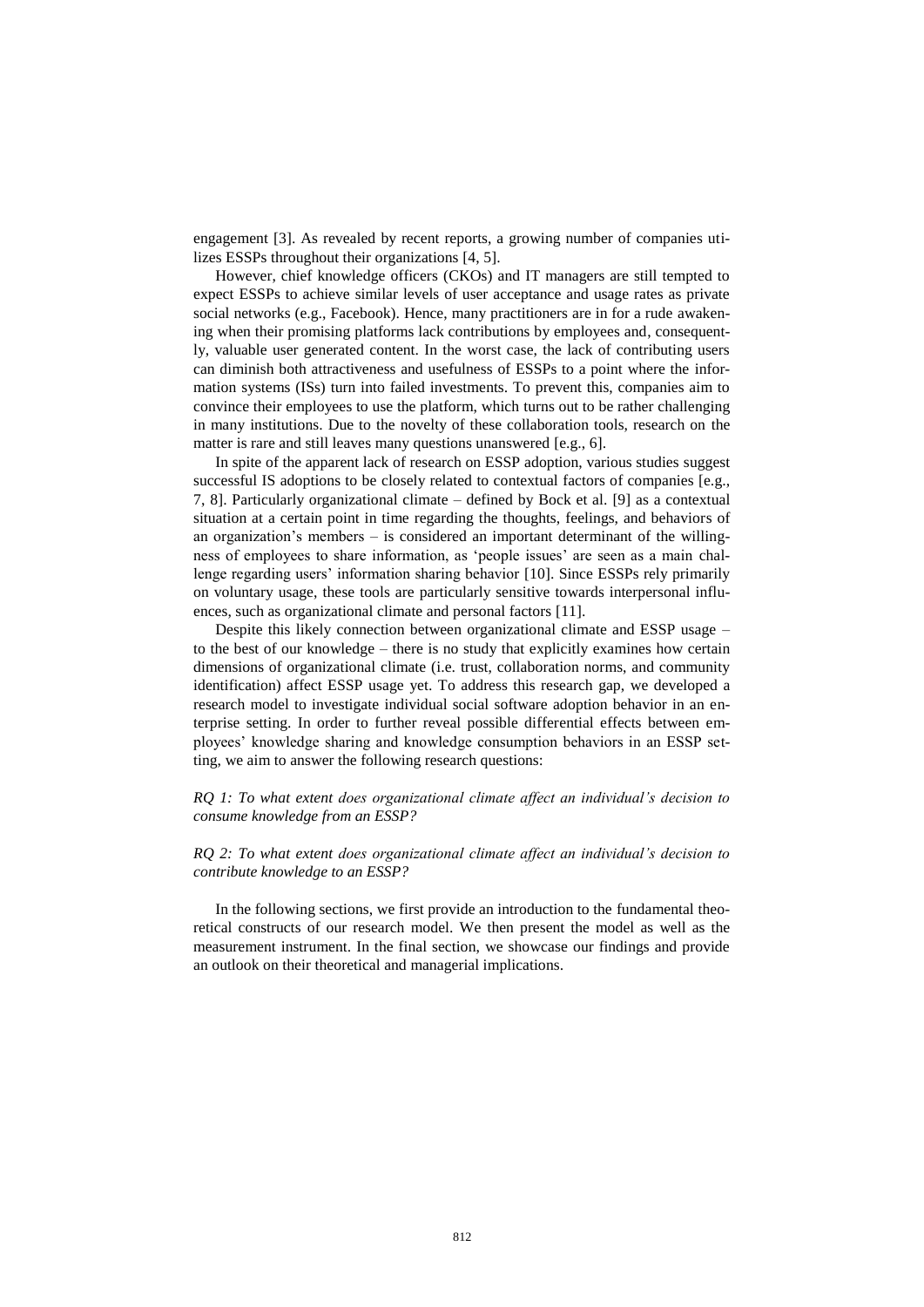## **2 Theoretical Background**

#### **2.1 Enterprise Social Software Platforms**

Social software tools have grown enormously in popularity thanks to open architecture, the lowering of the barriers to publishing, the ease with which people can exchange and combine ideas though current social software platforms as well as the increase in available bandwidth and computing power [4, 5]. Social software allows users to "actively communicate and participate on the Internet" [12, p. 274] and "represents the revolution that is occurring as large numbers of previously passive consumers of content become active contributors" [13, p. 411].

*Enterprise social software platforms (ESSPs)*, relying on Web 2.0 technology [14], help companies to overcome limitations of conventional KMSs and leverage the creation of valuable content while fostering voluntary user engagement [3]. Social software platforms such as *IBM Connections*, *Jive,* and *Microsoft Sharepoint* are similar to public social networks in the way that they allow "people to form online communities, and share user-created contents" [15, p. 216] except that user-generated content is predominantly of professional (instead of private) nature. Besides sharing user-created contents (UCCs) like text, pictures, videos, blogs, microblogging content, and wikis, typical features of ESSPs are activity feeds, community capabilities, tagging and tag clouds, but also media sharing [15, 16].

In our research inquiry, we differentiate between consumptive and contributive ESSP usage behavior. We define *consumptive usage* as the extent to which employees use an ESSP for acquiring knowledge from the platform (e.g., by reading a wiki entry or accessing a document)**.** Similarly, *contributive use* reflects the extent to which employees use an ESSP for contributing knowledge to the platform (e.g., by posting a blog entry or uploading a document). Typically, ESSPs have, just like other KMSs, a higher percentage of passive readers than active writers [e.g., 17]. A possible explanation for this behavior goes back to the fact that the consumption of knowledge is generally said to entail lower costs than the contribution thereof [18].

#### **2.2 Social Software Adoption**

ESSPs are, like other technological innovations, subject to diffusion – "the process by which an innovation is communicated through certain channels over time among the members of a social group" [19, p. 5]. Going back to the theories of network effects and the belonging rationale that the value of a platform grows with its number of users [20], adoption by the actual users is of vital importance with community-based technologies, such as ESSPs. However, despite all the benefits of using an organizational ESSP [7, 21], getting users on board often remains difficult for the IT managers responsible for an ESSP roll-out. In cases where organizational ESSP adoption fails to lead to subsequent adoption through employees, ESSPs will likely lack a substantial user base in terms of a *critical mass of users* and will consequently not reach their full potential [17, 22].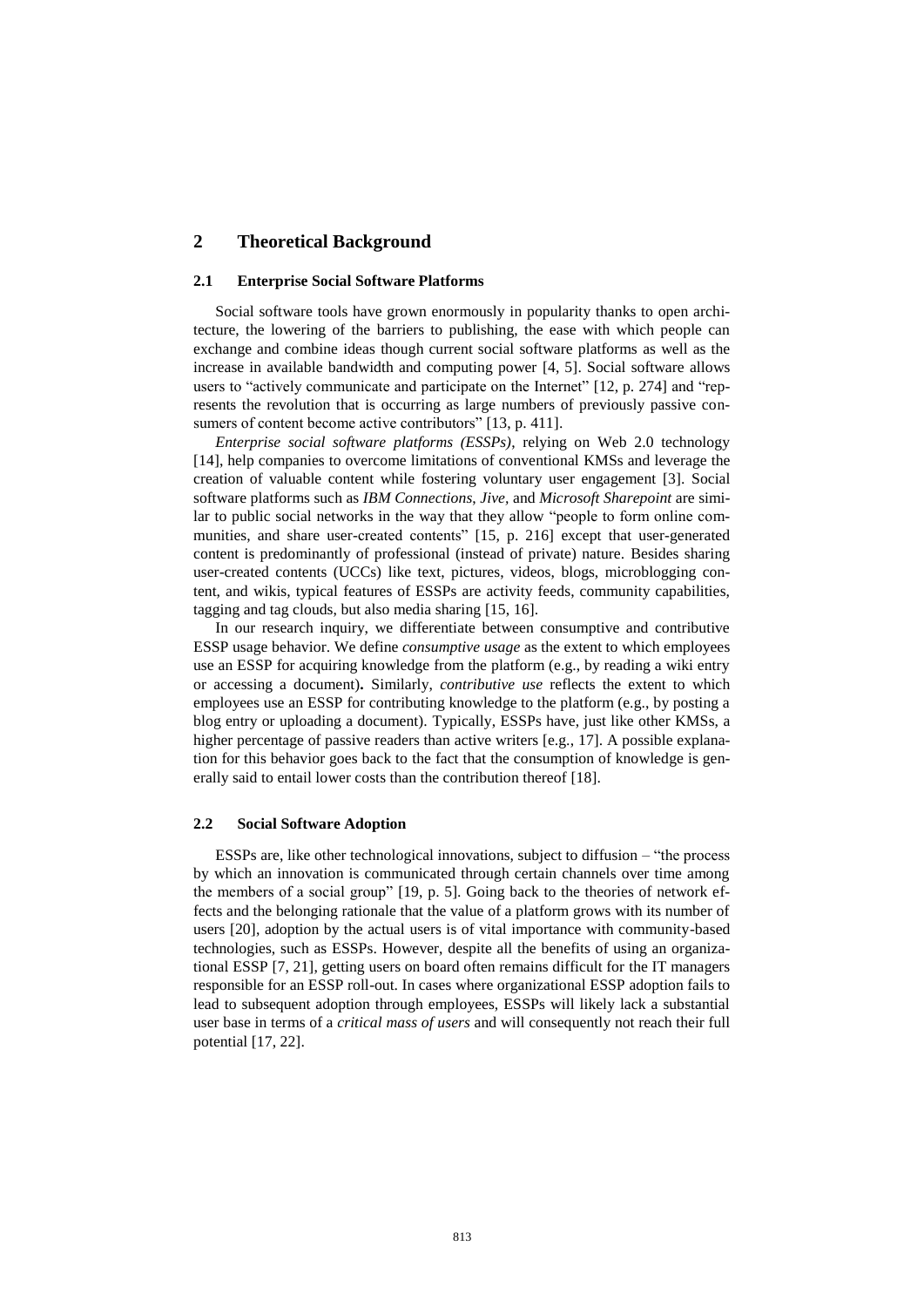As recent literature shows [e.g., 23], the adoption of ESSPs depends on many factors, including "economic conditions, cultural differences, and management decision processes in other business units" [24, p. 7]. Challenges might in particular exist with regard to users, content, and consequences of use [25, 26]. For instance, some of the challenges during the process of organizational ESSP adoption stem from the democratic nature of ESSPs, as senior employees in corporations might be offended by the flattening of hierarchies that occurs when all users have the right to revise published articles [27]. Furthermore, management might fear extra work or the risk of digital 'shitstorms', a form of public rebellion by many users in the digital realm against certain statements, policies, or measurements. In addition, a missing or weak integration of a technology into a company's infrastructure or business processes could have a negative impact on the technology's adoption [e.g., 26]. Furthermore, another common barrier to knowledge sharing is the "lack of sufficient extrinsic and/or intrinsic rewards to compensate individuals for the costs" [9, p. 89].

A different challenge, identified by Alavi et al. [28], relates to the cultural diversity of ESSP users within the same firm. Apart from that, users might not contribute to intra-organizational platforms in order to not 'overload' their peers or hesitate to make requests on the platform out of fear that others might consider them incompetent [29].

#### **2.3 Organizational Climate**

Due to its nature (i.e. its limited time frame and scope), the concept of organizational climate is said to be easier manipulable by decision makers in organizations than an organization's culture, which makes the concept potentially more relevant for practitioners [9]. In order to capture the essential aspects of organizational climate [30], we incorporate three dimensions into our study: trust, collaboration norms, and community identification. These measures "are observable, quantifiable scores obtained through […] empirical means" and are used to "examine constructs, which […] may be used to "describe a phenomenon of theoretical interest"" [31, p. 625].

Following Kankanhalli et al. [32, p. 117], we define *trust* as the "belief that the intended action of others would be appropriate from our own point of view", indicating that individuals are accepting the vulnerability that results from having faith in another person's good intentions [33]. This definition relies on 'generalized' trust, which does not rest "with a specific individual but on behavior that is generalized as a social unit as a whole" [32, p. 117]. This statement is further confirmed by Tsai and Ghoshal [34], Ridings et al. [35], and Adler [36] since the notion of "strong generalized trust" causes that "people may trust each other without having much personal knowledge about each other" [32, p. 117].

*Collaboration norms,* representing the second organizational climate factor, refer to the "degree of consensus in the social system" and concern "human behavior in accordance with the expectations of the group or community" [32, p. 117]. Typical examples for pro-sharing norms are teamwork norms [37], the willingness to embrace diversity, an open mind toward different opinions, and tolerance for mistakes [38].

*Community identification*, the third dimension of organizational climate, is a term coined by Nahapiet and Ghoshal [30, p. 256] as the "process whereby individuals see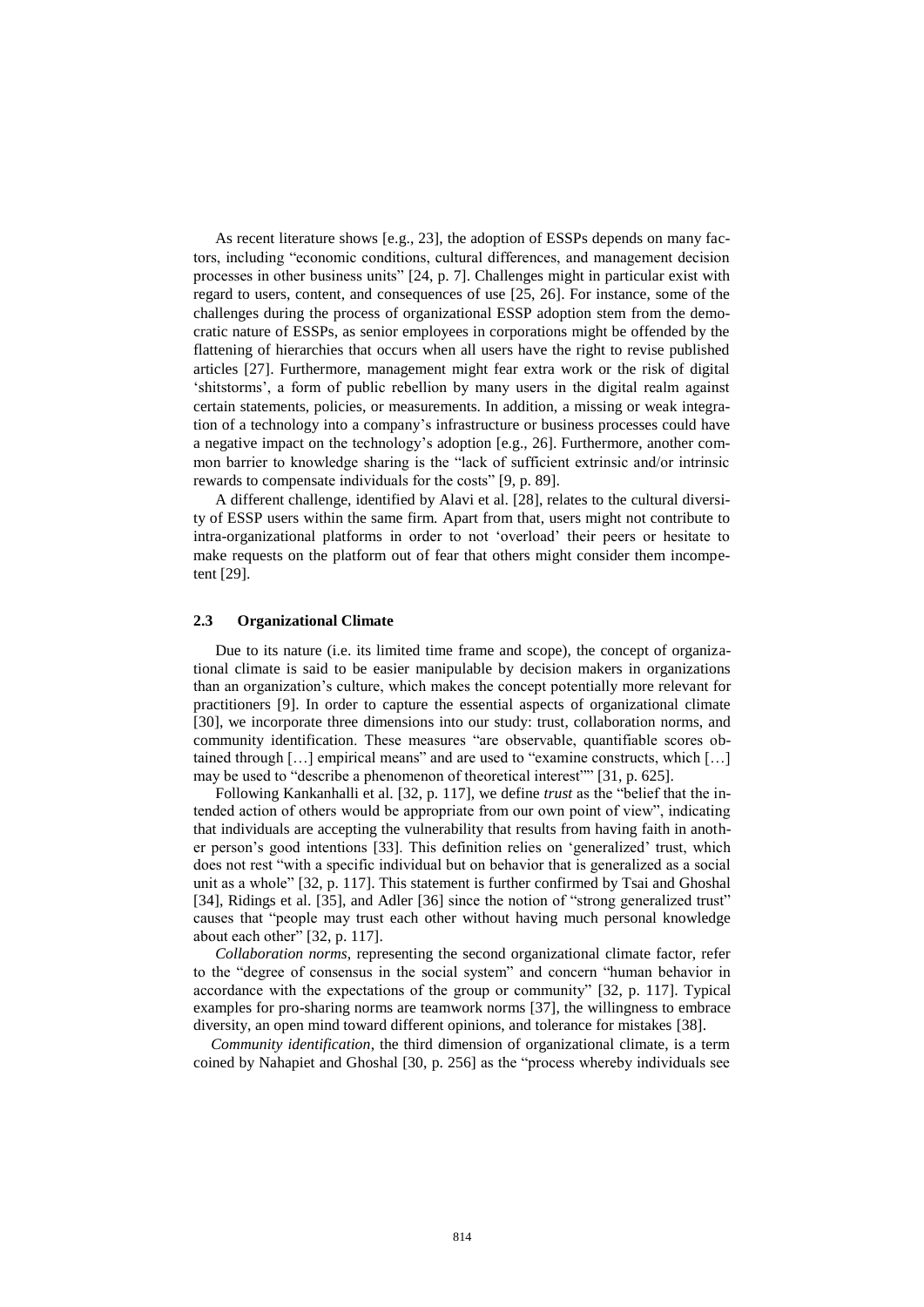themselves as one with another person or group of people" and refers to a "condition where the interests of individuals merge with the interests of the organization, results in the creation of an identity based on those interests" [32, p. 117]. Furthermore, under the term's umbrella also fall components such as the similarity of values (common goals and interests), membership (group affiliation), and loyalty (support and defense of the organization) [30].

## **3 Model Development**

We developed a model addressing the question as to which factors of organizational climate affect an employee's decision to use an ESSP. In this regard, we rely on social capital theory [30], which posits that "social capital provides the conditions necessary for knowledge exchange to occur" [32, p. 116].

As a first dimension of organizational climate, we examine trust with respect to ESSP usage. Fundamentally, *trust* has been revealed as an important element of organizational knowledge transfer. Buckman [39], for instance, describes the necessity of trust when aiming to shift organizational culture away from the hoarding of knowledge towards one where sharing of knowledge is rewarded. Seba et al. [40] further state that trust influences attitude towards knowledge sharing. Kankanhalli et al. [32] argue that fairness, a notion closely associated with trust, leads to a greater intention to share knowledge. Hsu et al. [41] find that trust entices people to engage in virtual communities and to share knowledge. Furthermore, Van Wijk states that "trust enables the transfer of organizational knowledge since it increases partners' willingness to commit to helping partners understand new external knowledge" [42, p. 835]. Accordingly, we anticipate that a higher level of perceived trust in organizations will result in increased contributive usage of ESSPs (H1b). In line with the prior findings and research conducted by Seba et al. [40], we furthermore posit that trust also has a positive influence on consumptive ESSP usage (H1a).

#### *H1a: Perceived trust will positively relate to consumptive ESSP usage.*

#### *H1b: Perceived trust will positively relate to contributive ESSP usage.*

*Collaboration norms* have been found to be of importance for the effective transfer of knowledge [32]. In organizations with weak pro-sharing norms, knowledge contribution can be considered to come at a higher cost, which effectively leads to a lower contribution rate [e.g., 30, 32]. Collaboration norms become especially influential when the intrinsic motivation of employees to contribute knowledge is low [30]. Furthermore, collaboration norms are deeply rooted in the organization [43]. Additionally, prior research has revealed that collaboration norms are positively correlated to information exchange [32, 44, 45]. Apart from this, research also suggests a positive influence of collaboration norms on knowledge seeking behavior [43]. Consequently, we follow the line of reasoning which suggests that consumptive and contributive usage of an ESSP will depend in part on whether pro-sharing norms exist in an organization (H2a and H2b).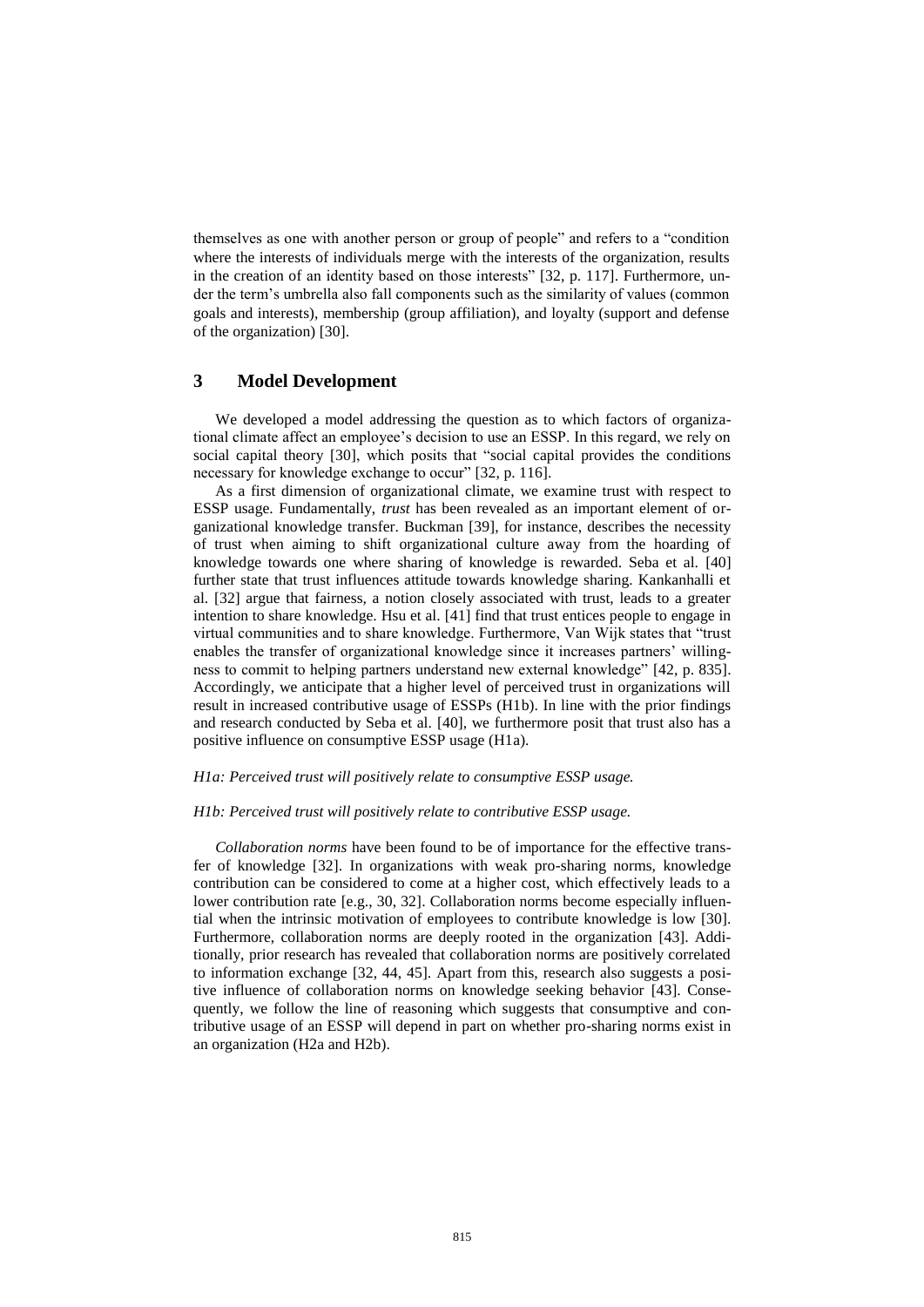#### *H2a: Perceived collaboration norms will positively relate to consumptive ESSP usage.*

#### *H2b: Perceived collaboration norms will positively relate to contributive ESSP usage.*

Prior research reveals a connection between perceived *community identification* and the motivation to exchange knowledge and to cooperate [e.g., 30, 46]. In this regard, Chow and Chen [47] argue that a more extensive social network and shared goals among organizational members lead to a more favorable attitude towards knowledge sharing. Furthermore, Constant et al. [48] find that in organizations with strong community identification, employees might find the costs associated with knowledge sharing to be lower and are therefore more willing to contribute their knowledge. In addition, Suh et al. note that one of the key challenges of virtual work represents the creation of a "feeling of closeness that makes the members feel connected to the group" [49, p. 352]. Also, Van Wijk argues that "strong ties lead organizations and units to expend efforts ensuring that knowledge seekers […] understand sufficiently and exploit newly acquired knowledge" [42, p. 835]. Based on these findings, we anticipate that existing community identification will positively relate to consumptive ESSP usage as well as contributive ESSP usage (H3a and H3b).

#### *H3a: Perceived community identification will positively relate to consumptive ESSP usage.*

### *H3b: Perceived community identification will positively relate to contributive ESSP usage.*

In summary, our hypotheses posit that consumptive and contributive ESSP usage will be influenced by the degree to which the organizational climate is perceived to support trust, collaboration norms, and community identification. Figure 1 depicts the hypotheses in graphical form.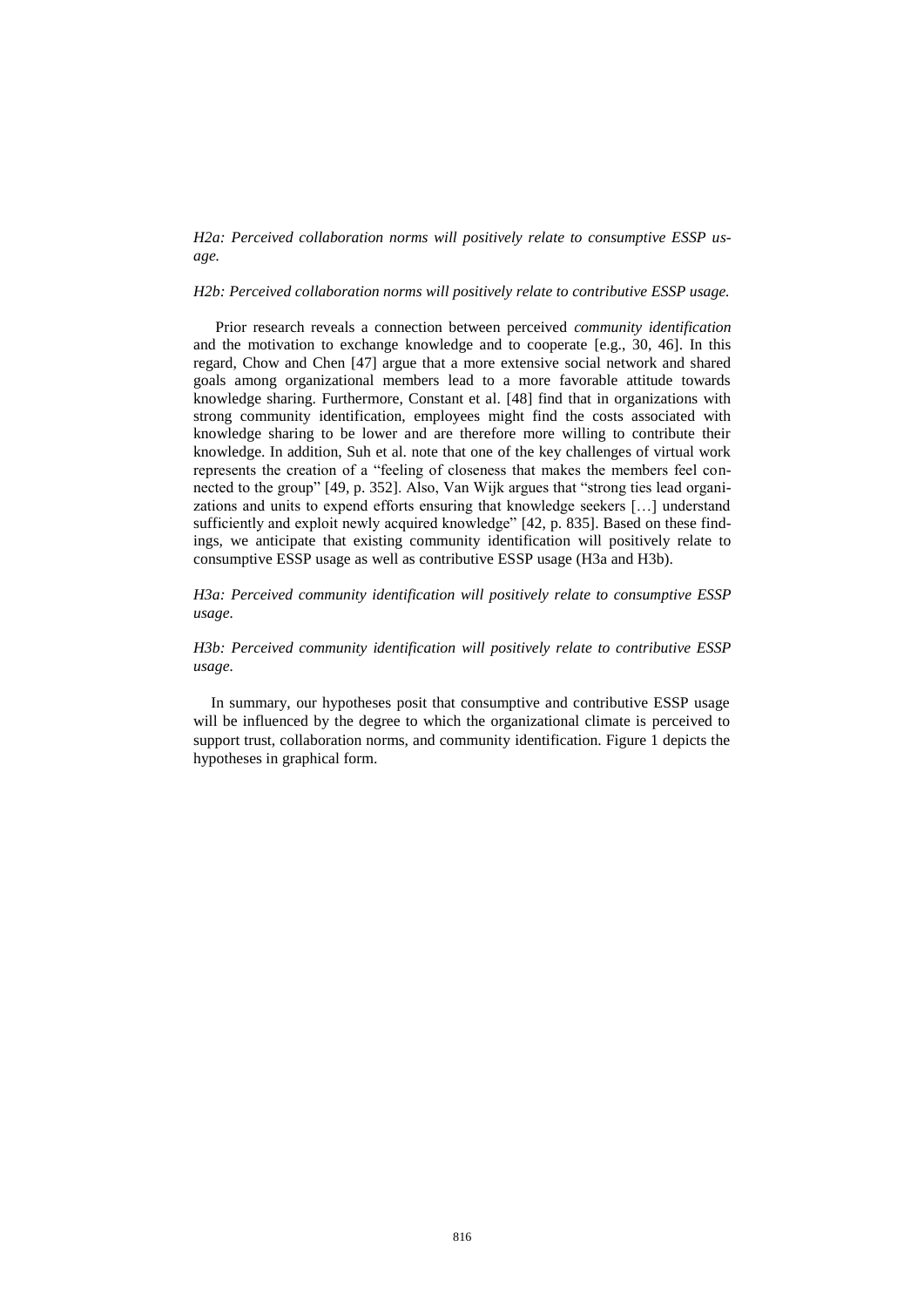

**Fig. 1.** Conceptual Model

## **4 Research Approach**

Our investigation focuses on the behavior of individual users instead of organizations. Despite organization-wide ESSP implementations, it is the actual users who decide on an individual basis whether or not to actually use the platform. Data collection for this study followed a two-step approach. First, we conducted an exploratory investigation to address practitioners' perceptions of social software use. Afterwards, we created an initial item pool and ranked the measurement items in an IS expert panel of five researchers. Only the best fitting items were selected for a web-based pre-test and measured with the help of seven-point Likert-type scales reaching from "strongly disagree" to "strongly agree." This pre-test led to a draft survey that was successfully tested with 89 participants. Once the pre-test was carried out successfully, the final survey was deployed among the employees of a professional services firm from the US. All questions of the online survey were mandatory in order to proceed to the next page of the survey. We therefore did not have to deal with missing or incomplete responses. Since the focus of this study lies on organizational climate's influence on ESSP usage behavior, we want to make sure that the respondents' cultural background does not influence the results. We therefore chose a data sample from only one country for this data analysis and, consequently, excluded all answers from respondents outside of the US. Accordingly, this study is based on a final number of 271 usable data sets from US employees of a professional services firm. The final items used in this study are shown in [Table 1](#page-8-0).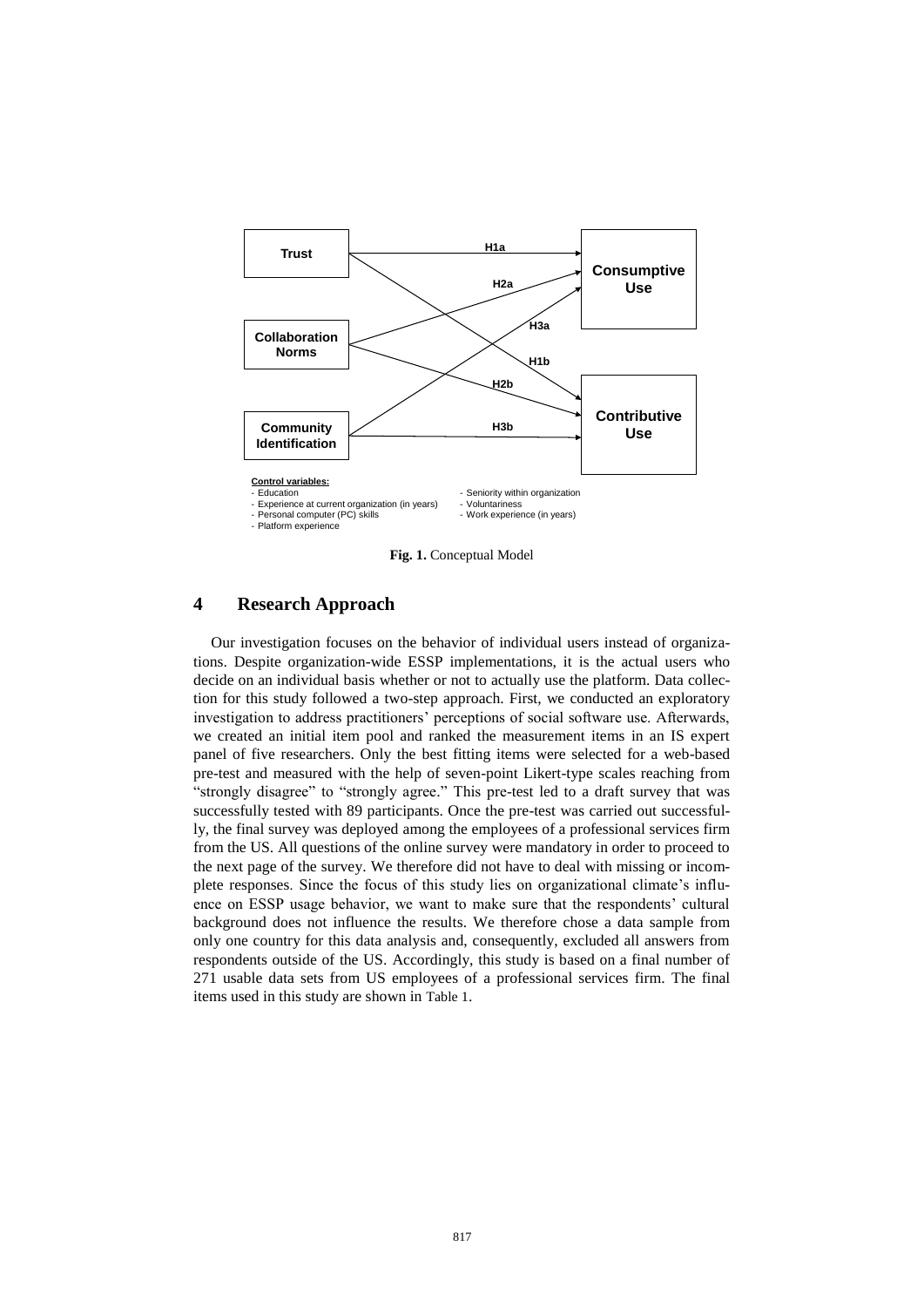<span id="page-8-0"></span>

| <b>Construct</b>              | <b>Item</b>                         | <b>Ouestion</b>                                                                                                                                                                                                                          | Literature<br><b>Sources</b> |
|-------------------------------|-------------------------------------|------------------------------------------------------------------------------------------------------------------------------------------------------------------------------------------------------------------------------------------|------------------------------|
| Trust                         | TRS1<br>TRS <sub>2</sub><br>TRS3    | People in my organization will not take advantage of others even<br>if the opportunity arises.<br>In general, people can rely on each other in my organization.<br>Overall, the people in my organization are trustworthy.               | $[50]$ ; [51]                |
| <b>Collaboration</b><br>norms | CN1<br>CN2<br>CN3                   | There is a norm of collaboration in my organization.<br>Knowledge sharing is regarded as important in my organization.<br>Sharing information is strongly encouraged in my organization.                                                 | $[9]$ , $[32]$               |
| Community<br>identification   | CI1<br>CI2<br>CI3                   | People in my organization have a feeling of togetherness or<br>closeness with one another.<br>People in my organization have a strong feeling of being 'one<br>team'.<br>People in my organization maintain close ties with one another. | $[9]$ ; $[50]$               |
| Consumptive<br>Use            | CONS1<br>CONS <sub>2</sub><br>CONS3 | I use the system to obtain information provided by my colleagues.<br>I use the system as a way of acquiring knowledge.<br>I use the system to retrieve information made available on the<br>platform.                                    | $[52]$ ; [53]                |
| Contributive<br>Use           | CONT1<br>CONT <sub>2</sub><br>CONT3 | I use the system to contribute my knowledge to the platform.<br>I use the system to submit knowledge to it.<br>I use the system to provide my colleagues with information.                                                               | $[53]$ ; $[54]$ ; $[55]$     |

**Table 1.** Conceptualization of Constructs

## **5 Results**

For the data analysis of our research inquiry, we relied on the partial least squares (PLS) method, a structural equation modeling approach [56]. This method allowed us to assess the measurement model within the context of the structural model [57]. Furthermore, the technique does neither require a multivariate normal distribution nor a large sample size. In addition, PLS is designed for causal-predictive analysis in circumstances of low theoretical information and is suitable for early phases of theory development [58].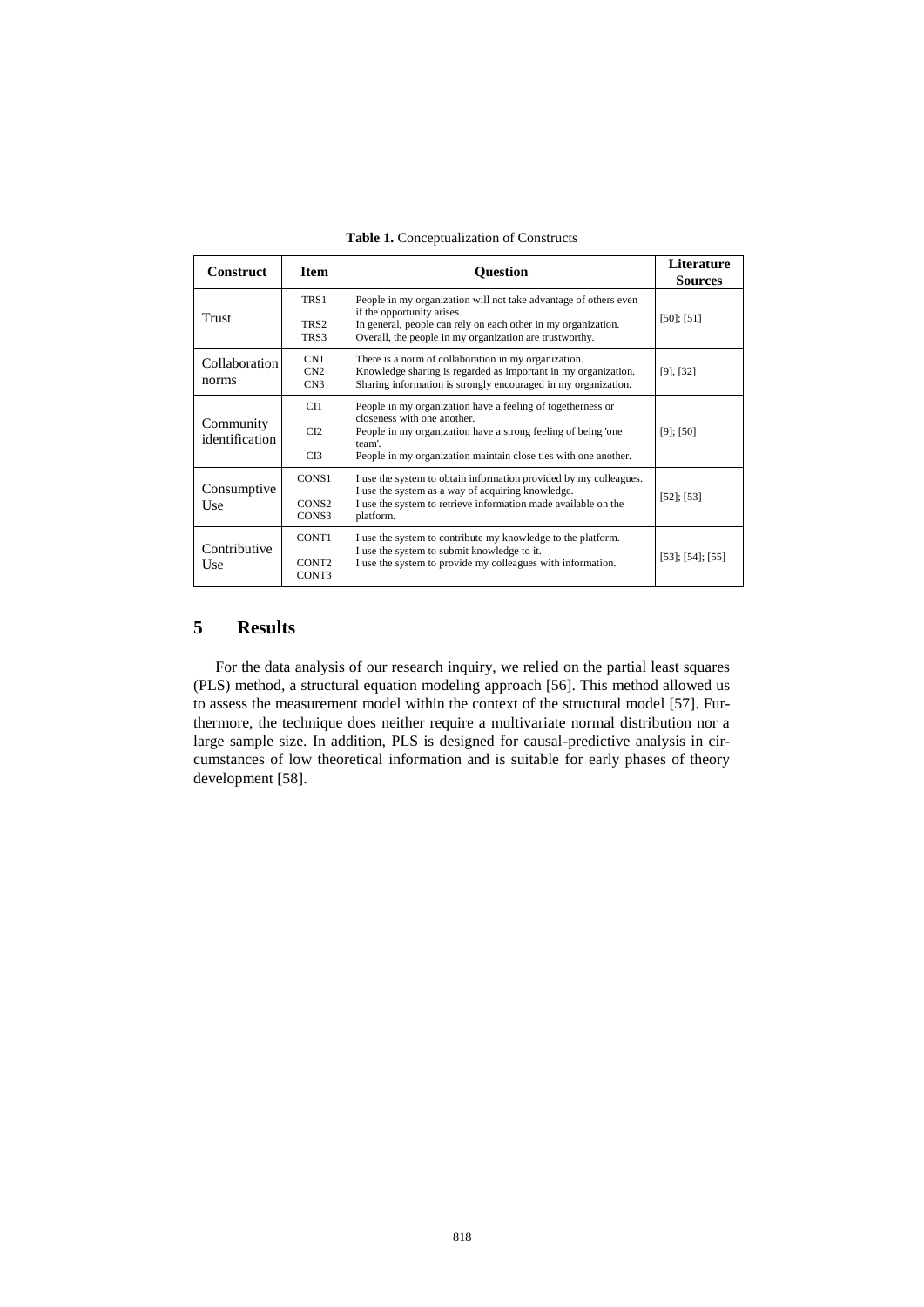#### **Table 2.** Descriptive Statistics and Psychometric Properties

#### **Mean SD CR**  $\begin{bmatrix} \overline{C} \\ \overline{C} \end{bmatrix}$  **CA**  $\begin{bmatrix} \overline{C} \\ \overline{C} \end{bmatrix}$ **Norm Comm Id Cons Use Contr Use TRU VOL CollNorm** 5.71 1.18 0.95 0.86 0.92 **0.93 CommId** 4.94 1.37 0.96 0.90 0.94 0.48 **0.95 ConsUse** 5.78 1.18 0.87 0.70 0.79 0.26 0.13 **0.83 ContrUse** 4.32 1.77 0.97 0.92 0.95 0.18 0.11 0.38 **0.96 TRU** 5.34 1.19 0.91 0.76 0.84 0.52 0.66 0.21 0.09 **0.87 VOL**  $\begin{bmatrix} 3.82 & 1.74 & 0.89 & 0.80 & 0.78 & -0.08 & 0.07 & -0.15 & -0.10 & 0.04 & 0.89 \end{bmatrix}$

#### **5.1 Measurement Model**

*Notes:* 

*The bold diagonal elements represent the square root of the AVE; the off-diagonal elements are the correlations among factors. For discriminant validity, the diagonal elements should be larger than the off-diagonal elements (Fornell and Larcker 1981).*

*All items underlying the above constructs were measured using seven-point Likert-type scales (1 = strongly disagree, 7 = strongly agree).*

*SD: Standard deviation; CR: Composite reliability; AVE: Average variance extracted; CA: Cronbach's alpha.*

*CollNorm: Collaboration norms; CommId: Community identification; ConsUse: Consumptive use; ContrUse: Contributive use; TRU: Trust; VOL: Voluntariness.*

In order to assess the measurement model's convergent validity, we computed the measures' Cronbach's alpha (CA) [59], average variance extracted (AVE) [57], and composite reliability (CR) [56] values (Table 2). The according values exceeded the recommended value of 0.7 for CR and of 0.5 for CA.

All AVE values were above the suggested threshold of 0.5 [60], which led us to the conclusion that the constructs had a sufficient convergent validity. We further evaluated our model's discriminant validity by (a) examining the items' cross-loadings and (b) by means of the Fornell-Larcker criterion [60]. The items' loadings and crossloadings (Table 3) show that all items are correlated most strongly with their intended constructs, as suggested by Chin [56]. The square root of the average variance extracted values for each construct exceeded all respective interconstruct correlations (Table 2), thus fulfilling the Fornell-Larcker criterion [60].

#### **5.2 Structural Model**

In order to validate the structural model's quality, we determined its crossvalidated redundancy  $(Q^2)$  via a Stone-Geisser Test [61, 62]. We measured the  $Q^2$ using a blindfolding approach. The  $Q<sup>2</sup>$  results were all greater than 0, suggesting that the model has good predictive validity.

Once we calculated the parameter estimates for the paths in the structural model, we applied a bootstrapping algorithm (1,000 subsamples; number of cases equal to sample size  $(n = 271)$  to compute the individual paths' t-values (Figure 2).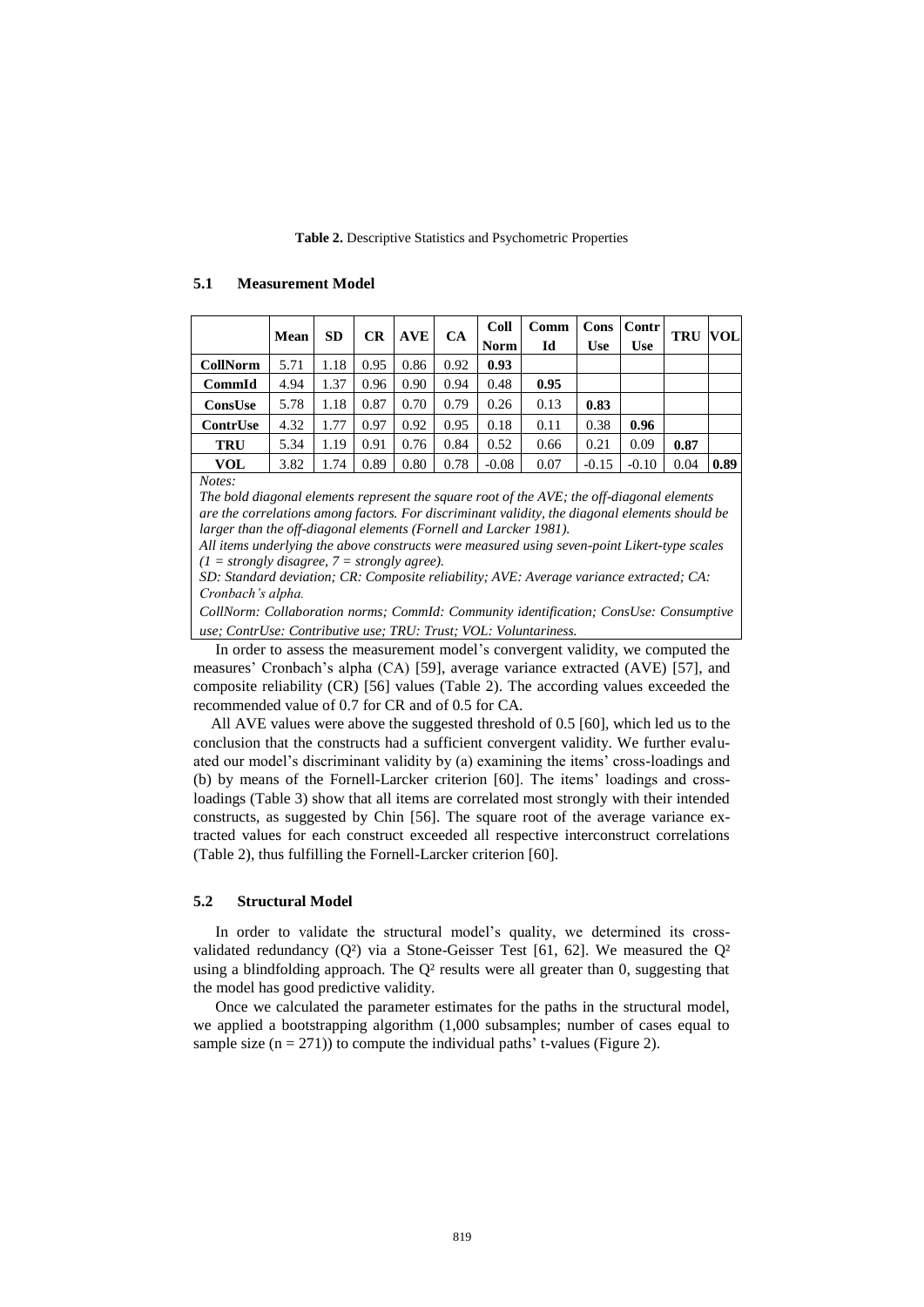Ultimately, the model predicts 11.3% of the variance with respect to consumptive ESSP usage and 16.6% of contributive ESSP usage's variance. Our data support H1a at the p<0.05 confidence level. The path coefficient *indicates* a positive relation (0.138). Contrary, H1b, which predicted trust to be positively related to contributive knowledge, is not supported by our data. Hypothesis H2a, concerning collaboration norms and consumptive ESSP usage, is supported at the  $p<0.01$  confidence level. With respect to contributive usage, hypothesis H2b revealed a weaker, but still significant relationship between collaboration norms and contributive usage. Lastly, hypotheses H3a and H3b were refuted, indicating that community identification do not play a significant role in the prediction of ESSP usage behavior.

|                                                                                                                                                                     |              | Coll<br><b>Norm</b> | Comm<br>Id | Cons<br><b>Use</b> | Contr<br><b>Use</b> | <b>TRU</b> | <b>VOL</b> |  |  |
|---------------------------------------------------------------------------------------------------------------------------------------------------------------------|--------------|---------------------|------------|--------------------|---------------------|------------|------------|--|--|
| <b>Collaboration</b><br>norms                                                                                                                                       | CN1          | 0.884               | 0.449      | 0.219              | 0.187               | 0.479      | $-0.031$   |  |  |
|                                                                                                                                                                     | CN2          | 0.949               | 0.452      | 0.275              | 0.165               | 0.483      | $-0.090$   |  |  |
|                                                                                                                                                                     | CN3          | 0.943               | 0.420      | 0.235              | 0.139               | 0.472      | $-0.113$   |  |  |
| Community<br>identification                                                                                                                                         | CI1          | 0.468               | 0.951      | 0.137              | 0.088               | 0.677      | 0.071      |  |  |
|                                                                                                                                                                     | CI2          | 0.440               | 0.942      | 0.118              | 0.078               | 0.649      | 0.084      |  |  |
|                                                                                                                                                                     | CI3          | 0.444               | 0.949      | 0.12               | 0.135               | 0.569      | 0.058      |  |  |
|                                                                                                                                                                     | <b>CONS1</b> | 0.297               | 0.120      | 0.875              | 0.398               | 0.221      | $-0.133$   |  |  |
| Consumptive<br>use                                                                                                                                                  | <b>CONS2</b> | 0.159               | 0.137      | 0.750              | 0.299               | 0.129      | $-0.013$   |  |  |
|                                                                                                                                                                     | CONS3        | 0.178               | 0.086      | 0.870              | 0.255               | 0.149      | $-0.180$   |  |  |
|                                                                                                                                                                     | <b>CONT1</b> | 0.166               | 0.129      | 0.342              | 0.962               | 0.088      | $-0.063$   |  |  |
| Contributive<br>use                                                                                                                                                 | <b>CONT2</b> | 0.157               | 0.092      | 0.353              | 0.970               | 0.078      | $-0.080$   |  |  |
|                                                                                                                                                                     | CONT3        | 0.185               | 0.091      | 0.402              | 0.941               | 0.087      | $-0.134$   |  |  |
| <b>Trust</b>                                                                                                                                                        | TRU1         | 0.275               | 0.408      | 0.125              | 0.033               | 0.715      | 0.086      |  |  |
|                                                                                                                                                                     | TRU2         | 0.544               | 0.646      | 0.231              | 0.098               | 0.957      | 0.032      |  |  |
|                                                                                                                                                                     | TRU3         | 0.479               | 0.649      | 0.162              | 0.085               | 0.931      | $-0.004$   |  |  |
| <b>Voluntariness</b>                                                                                                                                                | VOL1         | $-0.073$            | 0.073      | $-0.163$           | $-0.103$            | 0.035      | 0.960      |  |  |
|                                                                                                                                                                     | <b>VOL2</b>  | $-0.085$            | 0.057      | $-0.073$           | $-0.062$            | 0.030      | 0.824      |  |  |
| Notes:<br>CollNorm: Collaboration norms; CommId: Community identification; ConsUse: Consumptive<br>use; ContrUse: Contributive use; TRU: Trust; VOL: Voluntariness. |              |                     |            |                    |                     |            |            |  |  |

**Table 3.** Loadings and Cross-Loadings

#### **6 Discussion**

Our study aimed to examine the influence of organizational climate on employees' ESSP usage behavior. We conclude that organizational climate plays a certain role in explaining consumptive ESSP usage and contributive ESSP usage. These results are in line with earlier conclusions of Janz and Prasarnphanich [63], Kayworth and Leidner [18], Schultze and Boland [64], and others who emphasize the importance of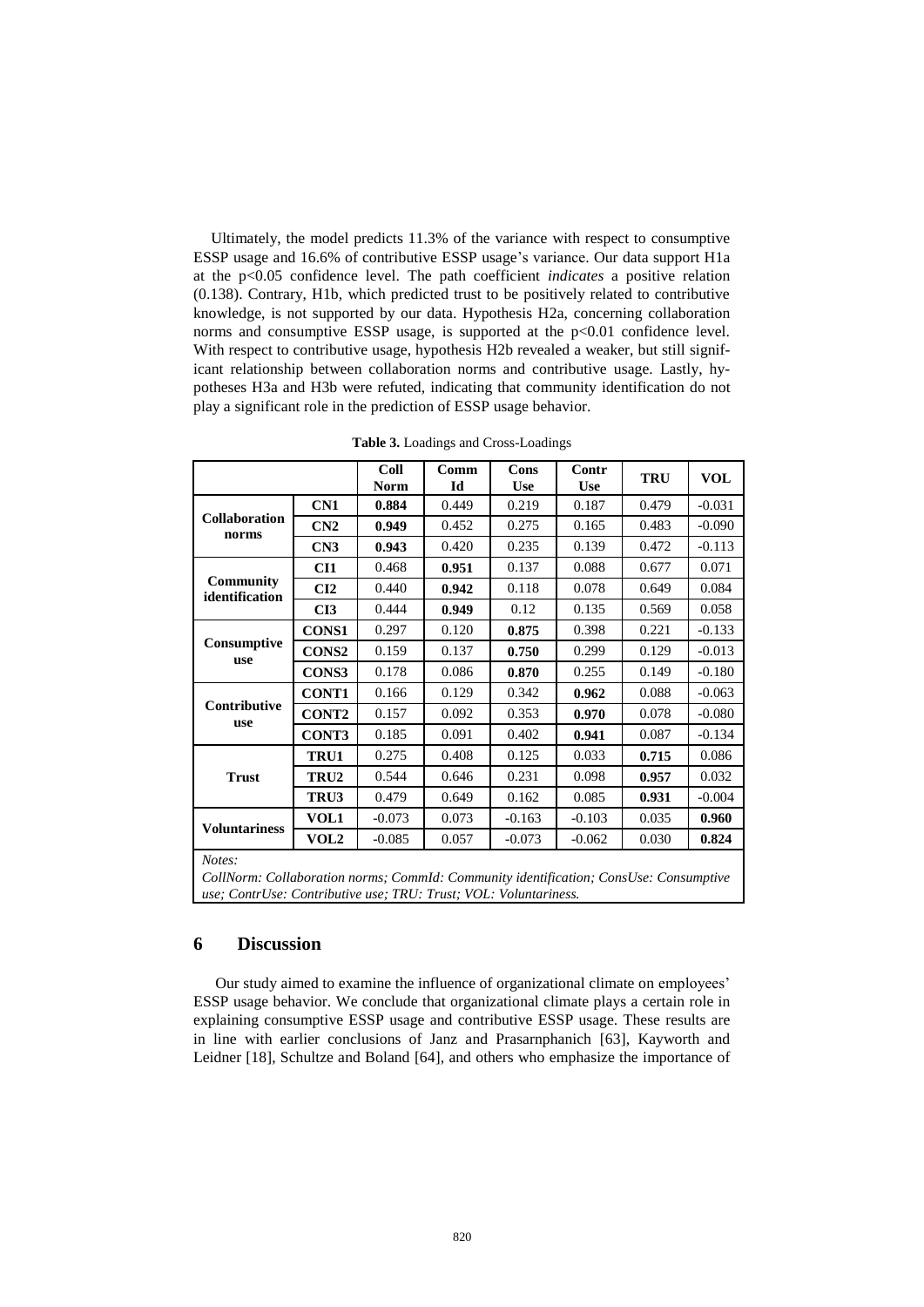organizational culture and the work environment as key influences for the successful implementation of KMSs.

Our findings, however, paint a more detailed picture of organizational climate's influence on ESSP usage. The results indicate that collaboration norms exercise the greatest influence on both, consumptive (*H2a*) and contributive (*H2b*) ESSP usage. However, to our surprise, collaboration norms have a stronger impact on consumptive ESSP usage than on contributive ESSP usage. This dependency indicates that employees tend to consume peer-generated content only if they trust their peers and feel that this kind of activity conforms to the company's collaboration norms. This result is in line with the findings of Bock et al. [43, p. 364] who conclude that "collaborative norms do play an important role in encouraging knowledge seeking."

Furthermore, it supports the notion that ESSP users select their knowledge sources wisely. This could be attributed to the fact that ESSPs are not used, unlike social networks such as Facebook, in the user's free time, but during work hours and in a corporate setting, where productivity stands above personal interest.



**Fig. 2.** Results of Hypotheses Tests

Furthermore, our findings reveal the influential role of trust on consumptive ESSP usage (*H1a*). However, trust has no significant impact on contributive ESSP usage (*H1b*). Interestingly, these results contradict prior studies of Buckman [39], Seba et al. [40], Kankanhalli et al. [32], and Hsu et al. [41]. Therefore, our findings suggest that research results gained in the field of knowledge sharing might not be directly transferable to the social software context. Researchers should investigate organizational social software as a phenomenon of its own instead. Similarly, Chiu et al. [50, p. 1883], in their research on virtual communities, conclude: "Contrary to our expectation, trust did not have a significant impact on quantity of knowledge sharing."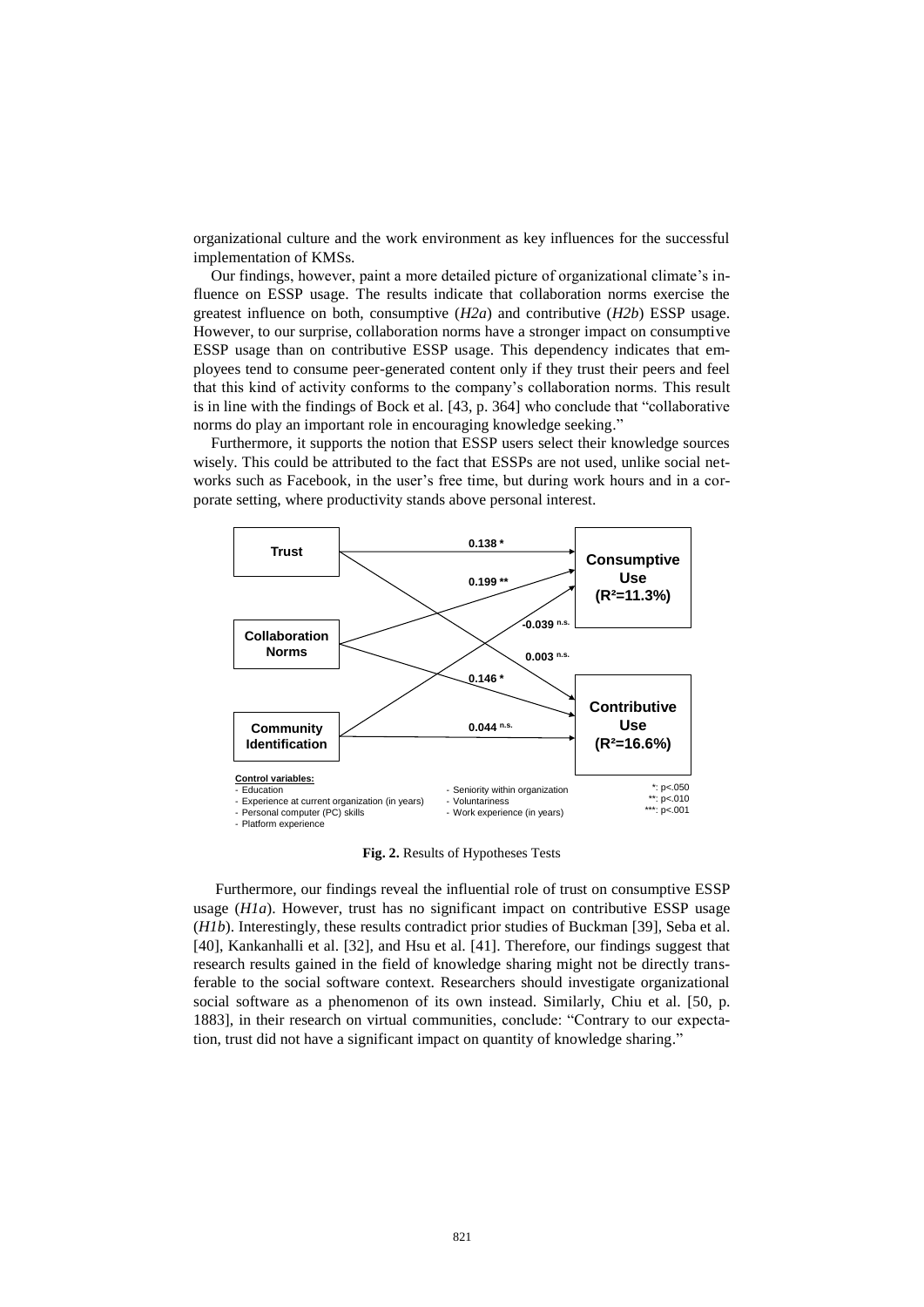Eventually, our findings reveal that community identification neither had an effect on consumptive ESSP usage (H3a) nor on contributive ESSP usage (H3b). This finding contradicts prior results by Chow and Chen [47, p. 463] who found that "shared goals significantly contribute to attitudes toward knowledge sharing." It further contradicts Hsu et al.'s [41, p. 166] findings who showed that "members who think knowledge sharing would increase the scope and depth of associations among virtual community members tend to share knowledge with others."

## **7 Implications, Limitations, and Future Research**

Our study represents a contribution to theory as it follows Schlagwein and Prasarnphanich's [65, p. 9] request to carry out research on "individual acceptance of social media that take[s] cultural determination into account." In addition, the study can be seen as a continuation of Kankanhalli et al.'s [32, p. 135] study on usage determinants of KMSs, in which the researchers were able to "demonstrate the value of using […] social capital theory for the usage of collective technologies."

Furthermore, our research inquiry is one of the first attempts to provide empirical evidence for the influence of organizational climate on ESSP usage behavior. It might thereby be able to push forward the theoretical understanding of enterprise social software adoption and can be used as foundation for further research endeavors in this context. In addition, the model offers a way of assessing and predicting the successful usage of ESSPs by offering empirical support for the positive effects of organizational climate. Although the model can only explain a minor overall percentage of ESSP usage's variance, it nevertheless helps to understand the underlying forces that drive the implementation process of enterprise social software systems. At the same time, it calls for further investigations on the influence of various other determinants of ESSP usage.

Our research inquiry further presents evidence for the notion that contributive ESSP usage is more climate-driven than consumptive ESSP usage. This finding can help IT managers to adjust their priorities accordingly when implementing ESSPs and integrating them into the existing organizational IT landscape.

Our study also has several limitations. It relies on data from merely one company. Consequently, generalizability of the findings might be limited. However, the professional service firm under study appeared to be a very qualified research subject as it had employed the ESSP under study company-wide for more than two years at the time of the data collection.

Another limitation might be that the company itself managed the survey distribution. Although clear instructions were given, there is no guarantee that the complete work force was equally represented in the study. However, due to the diverse department affiliations and hierarchy levels of the survey participants, potential clustering and unequal representation appear not to be an issue.

Our study focuses on organizational climate as an important determinant of employees' ESSP usage. However, as proven by the moderate R**²**-values, organizational climate can only provide a part of the answer to explain employees' ESSP usage be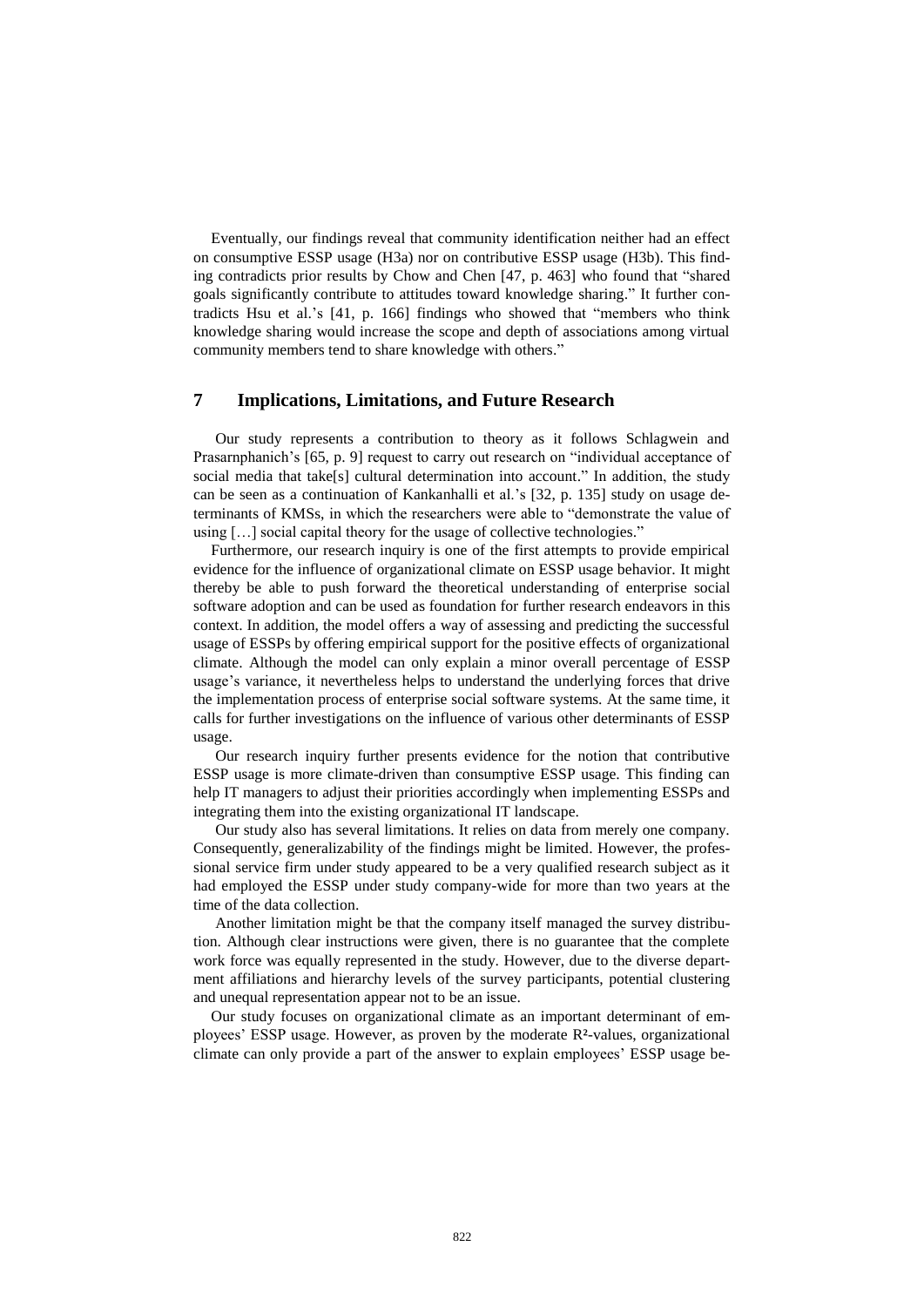havior. Consequently, further research on other dimensions of ESSP adoption (e.g., perceived usefulness, perceived ease of use, etc.) must be taken into consideration when attempting to depict a complete model of ESSP adoption and usage. For further relevant constructs that account for the remaining unexplained variance in ESSP usage, articles by Kankanhalli et al. [32], Raeth et al. [26], Ali-Hassan and Nevo [66], Brown et al. [67], and Kügler et al. [22, 68] can serve as excellent starting points.

#### **References**

- 1. Morishima, M.: Information Sharing and Firm Performance in Japan. Industrial Relations: A Journal of Economy and Society 30, 37-61 (1991)
- 2. Bughin, J., Chui, M.: The Rise of the Networked Enterprise: Web 2.0 Finds Its Payday. McKinsey Quarterly 4, 3-8 (2010)
- 3. Boeije, R., Kolfschoten, G.L., de Vries, P., Veen, W.: Knowledge Workers and the Realm of Social Tagging. HICSS'09, pp. 1-10. IEEE (2009)
- 4. Chui, M.: The Social Economy: Unlocking Value and Productivity through Social Technologies. McKinsey (2013)
- 5. Kiron, D., Palmer, D., Phillips, A.N., Berkman, R.: Social Business: Shifting out of First Gear. IT Sloan Management Review Research Report (2013)
- 6. Richter, D., Riemer, K., vom Brocke, J.: Internet Social Networking. Wirtschaftsinformatik 53, 89-103 (2011)
- 7. Denyer, D., Parry, E., Flowers, P.: "Social","Open" and "Participative"? Exploring Personal Experiences and Organisational Effects of Enterprise 2.0 Use. Long Range Planning 44, 375-396 (2011)
- 8. Hester, A.: A Comparative Analysis of the Usage and Infusion of Wiki and Non-Wiki-Based Knowledge Management Systems. Information Technology and Management 12, 335-355 (2011)
- 9. Bock, G., Zmud, R.W., Kim, Y., Lee, J.: Behavioral Intention-Formation in Knowledge Sharing: Examining the Roles of Extrinsic Motivators, Socio-Psychological Factors, and Organizational Climate. MIS Quarterly 29, 87-111 (2005)
- 10. Ruggles, R.: The State of the Notion. California Management Review 40, 80-89 (1998)
- 11. Sussman, S.W., Siegal, W.S.: Informational Influence in Organizations: An Integrated Approach to Knowledge Adoption. Information Systems Research 14, 47-65 (2003)
- 12. Blinn, N., Lindermann, N., Fäcks, K., Nüttgens, M.: Web 2.0 in Sme Networks a Design Science Approach Considering Multi-Perspective Requirements. Value Creation in E-Business Management, pp. 271-283. Springer (2009)
- 13. Johnston, K.: Folksonomies, Collaborative Filtering and E-Business: Is Enterprise 2.0 One Step Forward and Two Steps Back? The Electronic Journal of Knowledge Management 5, 411-418 (2007)
- 14. McAfee, A.P.: Enterprise 2.0: The Dawn of Emergent Collaboration. MIT Sloan Management Review 47, 21-28 (2006)
- 15. Kim, W., Jeong, O.-R., Lee, S.-W.: On Social Web Sites. Information Systems 35, 215- 236 (2010)
- 16. Drakos, N., Mann, J., Rozwell, C., Austin, T., Sarner, A.: Magic Quadrant for Social Software in the Workplace. Gartner Research (2010)
- 17. Healey, M.: Rebooting the Antisocial Network. InformationWeek Reports (2011)
- 18. Kayworth, T., Leidner, D.: Organizational Culture as a Knowledge Resource. Handbook on Knowledge Management, pp. 235-252 (2003)
- 19. Rogers, E.M.: Diffusion of Innovations. Free Press, New York (1983)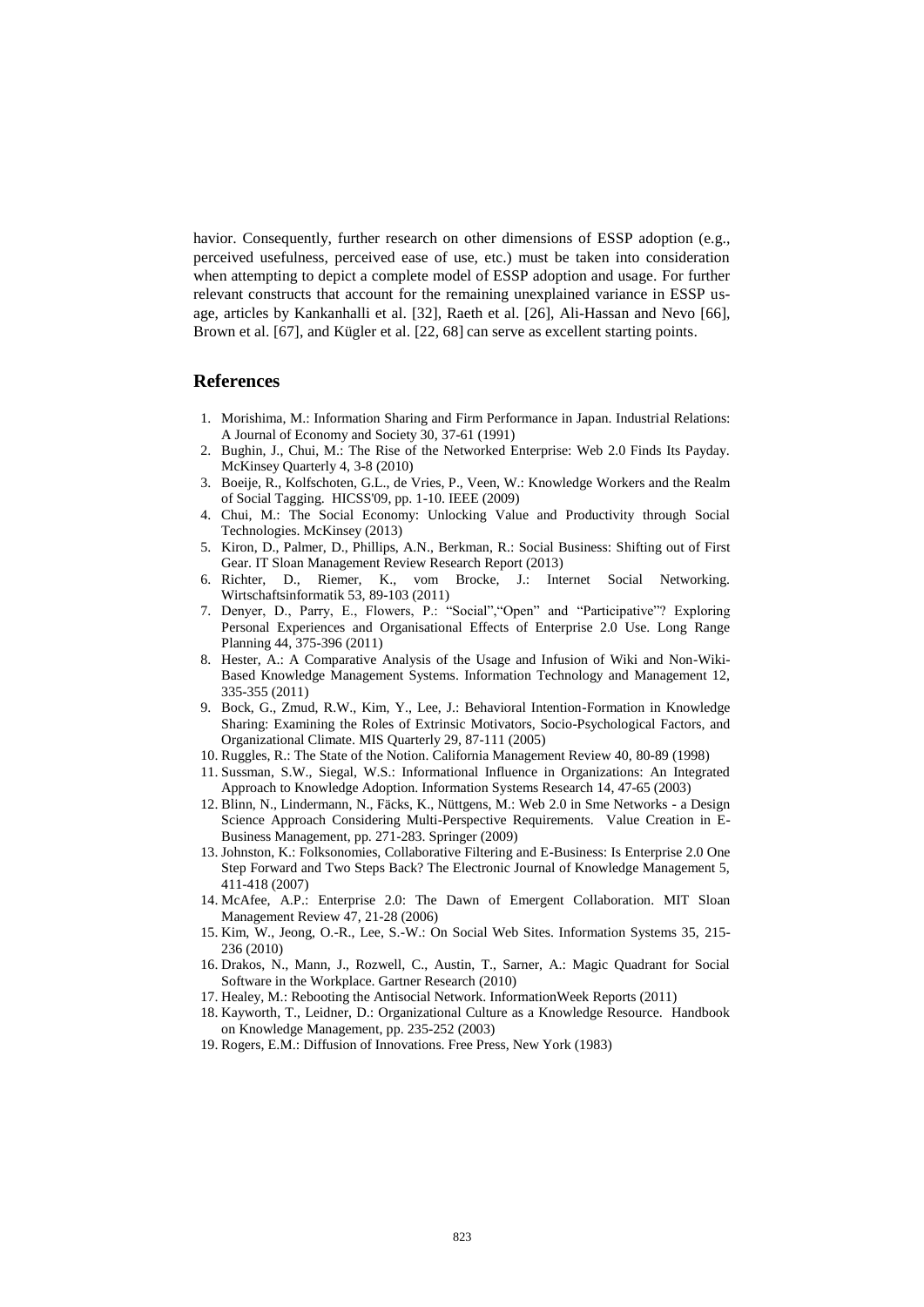- 20. Shapiro, C., Varian, H.: Information Rules: A Strategic Guide to the Network Economy. Harvard Business Press, Boston, MA (1998)
- 21. Leidner, D., Koch, H., Gonzalez, E.: Assimilating Generation Y Information Technology New Hires into Usaa's Workforce: The Role of an Enterprise 2.0 System. MIS Quarterly Executive 9, 229 (2010)
- 22. Kügler, M., Smolnik, S., Raeth, P.: Why Don't You Use It? Assessing the Determinants of Enterprise Social Software Usage: A Conceptual Model Integrating Innovation Diffusion and Social Capital Theories. ICIS 2012, Minnesota (2012)
- 23. Ray, D.: Overcoming Cross-Cultural Barriers to Knowledge Management Using Social Media. Journal of Enterprise Information Management 27, 45-55 (2014)
- 24. Raeth, P., Smolnik, S., Urbach, N., Butler, B.S.: Corporate Adoption of Web 2.0: Challenges, Success, and Impact. Proceedings of the 15th AMCIS, San Francisco, CA (2009)
- 25. Bughin, J., Manyika, J., Miller, A.: Building the Web 2.0 Enterprise. McKinsey Quarterly (2008)
- 26. Raeth, P., Smolnik, S.: Antecedents and Consequences of Corporate Weblog Usage in the Intranet: A Process Perspective. 43rd Hawaii International Conference on System Sciences (HICSS-43). IEEE Computer Society Press, HI, USA (2010)
- 27. Raeth, P., Urbach, N., Smolnik, S., Butler, B.: Corporate Adoption of Social Computing: A Process-Based Analysis. Journal of Information Technology Case & Application Research 14, 3-27 (2012)
- 28. Alavi, M., Kayworth, T.R., Leidner, D.E.: An Empirical Examination of the Influence of Organizational Culture on Knowledge Management Practices. Journal of Management Information Systems 22, 191-224 (2006)
- 29. Rosen, B., Furst, S., Blackburn, R.: Overcoming Barriers to Knowledge Sharing in Virtual Teams. Organizational Dynamics 36, 259-273 (2007)
- 30. Nahapiet, J., Ghoshal, S.: Social Capital, Intellectual Capital, and the Organizational Advantage. Academy of Management Review 23, 242-266 (1998)
- 31. Petter, S., Straub, D., Rai, A.: Specifying Formative Constructs in Information Systems Research. MIS Quarterly 31, 623-656 (2007)
- 32. Kankanhalli, A., Tan, B.C.Y., Wei, K.-K.: Contributing Knowledge to Electronic Knowledge Repositories: An Empirical Investigation. MIS Quarterly 113-143 (2005)
- 33. Mishra, A.K.: Organizational Responses to Crisis: The Centrality of Trust. In: Kramer, R.M., Tyler, T. (eds.) Trust in Organizations: Frontiers of Theory and Research, pp. 261- 287. Sage, Thousand Oaks, CA (1996)
- 34. Tsai, W., Ghoshal, S.: Social Capital and Value Creation: The Role of Intrafirm Networks. Academy of Management Journal 41, 464-476 (1998)
- 35. Ridings, C.M., Gefen, D., Arinze, B.: Some Antecedents and Effects of Trust in Virtual Communities. Journal of Strategic Information Systems 11, 271-295 (2002)
- 36. Adler, P.S.: Market, Hierarchy, and Trust: The Knowledge Economy and the Future of Capitalism. Organization Science 12, 215-234 (2001)
- 37. Starbuck, W.H.: Learning by Knowledge-Intensive Firms. Journal of management Studies 29, 713-740 (1992)
- 38. Leonard-Barton, D.: Wellsprings of Knowledge: Building and Sustaining the Sources of Innovation. Harvard Business Press, Boston, MA (1995)
- 39. Buckman, R.H.: Knowledge Sharing at Buckman Labs. Journal of Business Strategy 19, 11-15 (1998)
- 40. Seba, I., Rowley, J., Lambert, S.: Factors Affecting Attitudes and Intentions Towards Knowledge Sharing in the Dubai Police Force. International Journal of Information Management 32, 372-380 (2012)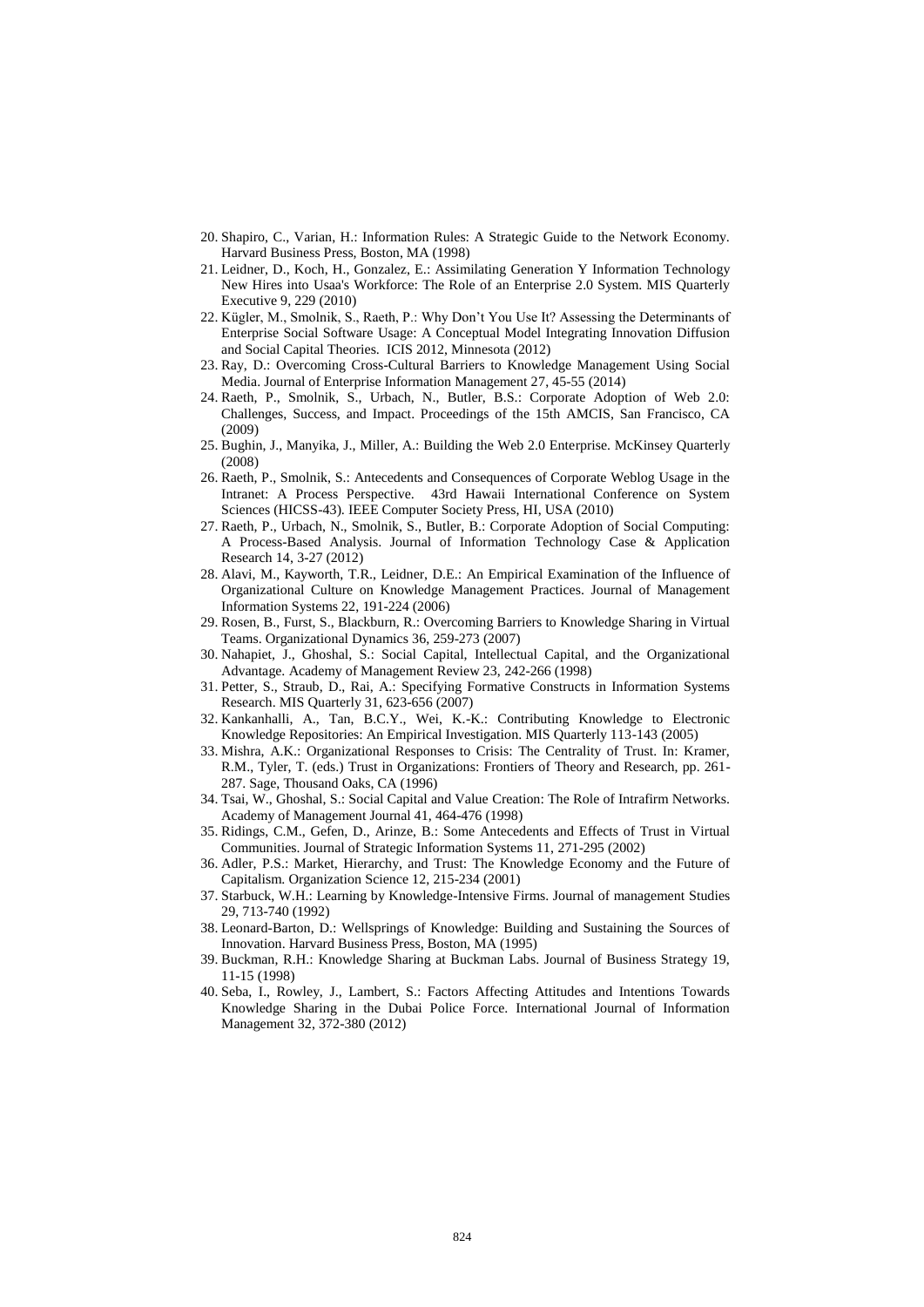- 41. Hsu, M.-H., Ju, T.L., Yen, C.-H., Chang, C.-M.: Knowledge Sharing Behavior in Virtual Communities: The Relationship between Trust, Self-Efficacy, and Outcome Expectations. International Journal of Human-Computer Studies 65, 153-169 (2007)
- 42. Van Wijk, R., Jansen, J.J., Lyles, M.A.: Inter and Intra Organizational Knowledge Transfer: A Meta Analytic Review and Assessment of Its Antecedents and Consequences.

Journal of Management Studies 45, 830-853 (2008)

- 43. Bock, G.W., Kankanhalli, A., Sharma, S.: Are Norms Enough? The Role of Collaborative Norms in Promoting Organizational Knowledge Seeking. European Journal of Information Systems 15, 357-367 (2006)
- 44. Orlikowski, W.J.: Learning from Notes: Organizational Issues in Groupware Implementation. Conference on Computer supported cooperative work (CSCW 92), pp. 362-369, Toronto, ON (1992)
- 45. Fisher, R.J., Maltz, E., Jaworski, B.J.: Enhancing Communication between Marketing and Engineering: The Moderating Role of Relative Functional Identification. Journal of Marketing 61, 54-70 (1997)
- 46. Lewicki, R.J., Bunker, B.B.: Developing and Maintaining Trust in Work Relationships. In: Kramer, R.M., Tyler, T. (eds.) Trust in Organizations: Frontiers of Theory and Research, pp. 114-139. Sage, Thousand Oaks, CA (1996)
- 47. Chow, W.S., Chan, L.S.: Social Network, Social Trust and Shared Goals in Organizational Knowledge Sharing. Information & Management 45, 458-465 (2008)
- 48. Constant, D., Sproull, L., Kiesler, S.: The Kindness of Strangers: The Usefulness of Electronic Weak Ties for Technical Advice. Organization Science 7, 119-135 (1996)
- 49. Suh, A., Shin, K.-S., Ahuja, M., Kim, M.S.: The Influence of Virtuality on Social Networks within and across Work Groups: A Multilevel Approach. Journal of Management Information Systems 28, 351-386 (2011)
- 50. Chiu, C.-M., Hsu, M.-H., Wang, E.T.G.: Understanding Knowledge Sharing in Virtual Communities: An Integration of Social Capital and Social Cognitive Theories. Decision Support Systems 42, 1872-1888 (2006)
- 51. Jarvenpaa, S.L., Leidner, D.E.: Communication and Trust in Global Virtual Teams. Organization Science 10, 791-815 (1999)
- 52. Durcikova, A., Fadel, K.J., Butler, B.S., Galletta, D.F.: Knowledge Exploration and Exploitation: The Impacts of Psychological Climate and Knowledge Management System Access. Information Systems Research 22, 855-866 (2011)
- 53. Fulk, J., Heino, R., Flanagin, A.J., Monge, P.R., Bar, F.: A Test of the Individual Action Model for Organizational Information Commons. Organization Science 15, 569-585 (2004)
- 54. Durcikova, A., Fadel, K.J.: It's Not "Just" Validation: The Effect of Organizational Justice on Contributions to a Knowledge Repository. 45th Hawaii International Conference on System Sciences (HICSS-45), Maui, HI, USA (2012)
- 55. Kankanhalli, A., Tan, B.C.Y., Wei, K.-K.: Contributing Knowledge to Electronic Knowledge Repositories: An Empirical Investigation. MIS Quarterly 29, 113-143 (2005)
- 56. Chin, W.W.: The Partial Least Squares Approach to Structural Equation Modeling. In: Marcoulides, G.A. (ed.) Modern Methods for Business Research, pp. 295-336. Lawrence Erlbaum Associates, Mahwah, NJ (1998)
- 57. Fornell, C., Bookstein, F.L.: Two Structural Equation Models: Lisrel and Pls Applied to Consumer Exit-Voice Theory. Journal of Marketing Research 440-452 (1982)
- 58. Howell, J.M., Higgins, C.A.: Champions of Technological Innovation. Administrative Science Quarterly 35, 317-341 (1990)
- 59. Cronbach, L.J.: Coefficient Alpha and the Internal Structure of Tests. Psychometrika 16, 297-334 (1951)